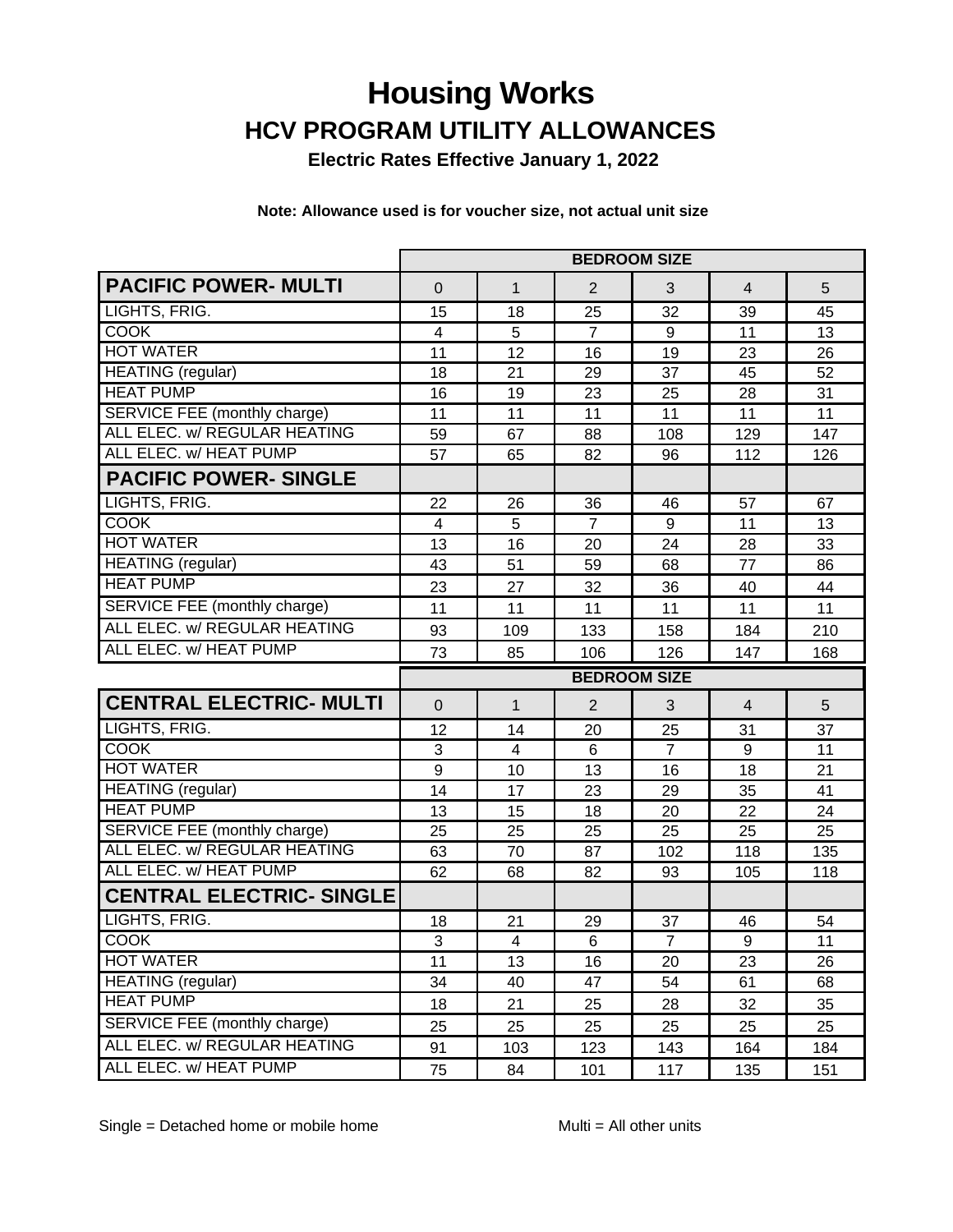## **Housing Works HCV PROGRAM UTILITY ALLOWANCES**

### **Electric Rates Effective January 1, 2022**

**Note: Allowance used is for voucher size, not actual unit size**

|                               | <b>BEDROOM SIZE</b> |    |                |     |     |     |
|-------------------------------|---------------------|----|----------------|-----|-----|-----|
| <b>MIDSTATE ELEC - MULTI</b>  | $\Omega$            | 1  | $\overline{2}$ | 3   | 4   | 5   |
| LIGHTS, FRIG.                 | 10                  | 12 | 17             | 22  | 26  | 31  |
| <b>COOK</b>                   | 3                   | 3  | 5              | 6   | 8   | 9   |
| <b>HOT WATER</b>              | 7                   | 9  | 11             | 13  | 16  | 18  |
| <b>HEATING</b> (regular)      | 12                  | 15 | 20             | 25  | 31  | 36  |
| <b>HEAT PUMP</b>              | 11                  | 13 | 15             | 17  | 19  | 21  |
| SERVICE FEE (monthly charge)  | 29                  | 29 | 29             | 29  | 29  | 29  |
| ALL ELEC. w/ REGULAR HEATING  | 61                  | 68 | 82             | 95  | 110 | 123 |
| ALL ELEC. w/ HEAT PUMP        | 60                  | 66 | 77             | 87  | 98  | 108 |
| <b>MIDSTATE ELEC - SINGLE</b> |                     |    |                |     |     |     |
| LIGHTS, FRIG.                 | 15                  | 18 | 25             | 32  | 39  | 46  |
| <b>COOK</b>                   | 3                   | 3  | 5              | 6   | 8   | 9   |
| <b>HOT WATER</b>              | 9                   | 11 | 14             | 17  | 20  | 22  |
| <b>HEATING</b> (regular)      | 30                  | 35 | 41             | 47  | 53  | 59  |
| <b>HEAT PUMP</b>              | 16                  | 19 | 22             | 25  | 27  | 30  |
| SERVICE FEE (monthly charge)  | 29                  | 29 | 29             | 29  | 29  | 29  |
| ALL ELEC. w/ REGULAR HEATING  | 86                  | 96 | 114            | 131 | 149 | 165 |
| ALL ELEC. w/ HEAT PUMP        | 72                  | 80 | 95             | 109 | 123 | 136 |

### **Natural Gas Rates Effective January 1, 2022**

|                                   | <b>BEDROOM SIZE</b> |                |                |    |                |                |  |
|-----------------------------------|---------------------|----------------|----------------|----|----------------|----------------|--|
| <b>CASCADE NATURAL GAS</b>        | $\Omega$            | $\mathbf{1}$   | 2              | 3  | $\overline{4}$ | 5              |  |
| <b>SINGLE FAMILY</b>              |                     |                |                |    |                |                |  |
| <b>COOK</b>                       | $\overline{2}$      | $\overline{2}$ | 4              | 5  | 6              | $\overline{7}$ |  |
| <b>HOT WATER</b>                  | 7                   | 8              | 12             | 15 | 19             | 23             |  |
| <b>HEAT</b>                       | 31                  | 36             | 42             | 49 | 55             | 61             |  |
| OTHER: SERVICE FEE CHARGE         | 6                   | 6              | 6              | 6  | 6              | 6              |  |
| <b>ALL GAS</b>                    | 46                  | 52             | 64             | 75 | 86             | 97             |  |
| <b>MULTI-FAMILY</b>               |                     |                |                |    |                |                |  |
| COOK                              | $\overline{2}$      | 2              | 4              | 5  | 6              | $\overline{7}$ |  |
| <b>HOT WATER</b>                  | 6                   | 6              | 10             | 12 | 15             | 19             |  |
| <b>HEAT</b>                       | 22                  | 25             | 30             | 34 | 38             | 43             |  |
| OTHER: SERVICE FEE CHARGE         | 6                   | 6              | 6              | 6  | 6              | 6              |  |
| <b>ALL GAS</b>                    | 36                  | 39             | 50             | 57 | 65             | 75             |  |
|                                   | <b>BEDROOM SIZE</b> |                |                |    |                |                |  |
| <b>TENANT-SUPPLIED APPLIANCES</b> | 0                   | 1              | $\overline{2}$ | 3  | $\overline{4}$ | 5              |  |
| RANGE / MICROWAVE                 | 11                  | 11             | 11             | 11 | 11             | 11             |  |
| <b>REFRIGERATOR</b>               | 12                  | 12             | 12             | 12 | 12             | 12             |  |

Single = Detached home or mobile homeMulti = All other units